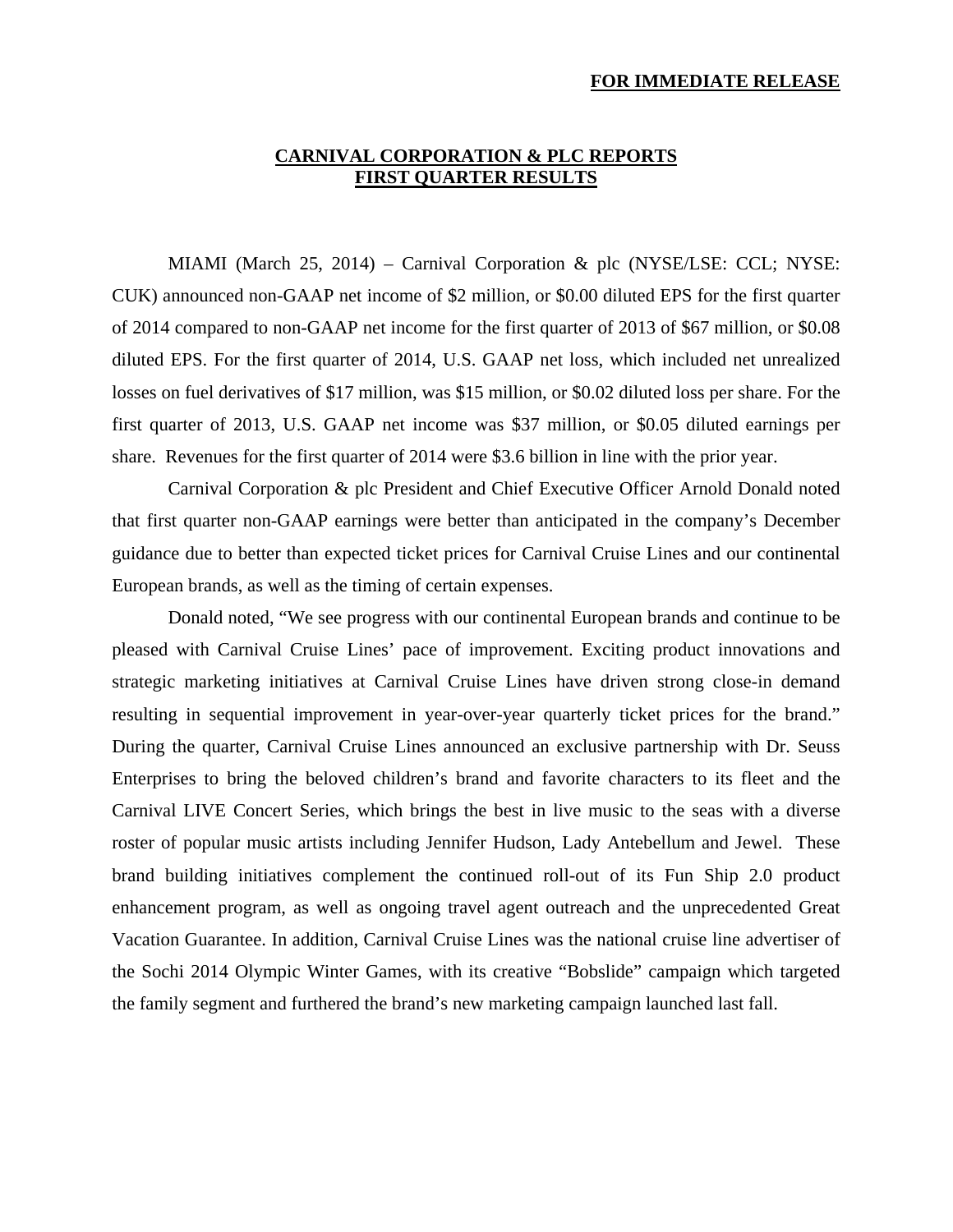Key metrics for the first quarter 2014 compared to first quarter 2013 and December guidance were as follows:

- On a constant dollar basis, net revenue yields (net revenue per available lower berth day or "ALBD") decreased 2.1 percent for 1Q 2014. Gross revenue yields decreased 1.9 percent in current dollars.
- Net cruise costs excluding fuel per ALBD increased 3.3 percent in constant dollars driven by higher advertising spend. Costs were better than December guidance, up 4.5 to 5.5 percent primarily due to the timing of certain expenses. Gross cruise costs including fuel per ALBD in current dollars were flat.
- Fuel prices declined 3.4 percent to \$654 per metric ton for 1Q 2014 from \$677 per metric ton in 1Q 2013 but were higher than December guidance of \$643 per metric ton.
- Fuel consumption per ALBD decreased 4.8 percent in 1Q 2014 compared to the prior year.

# **2014 Outlook**

Since January, booking volumes for the remainder of the year are running well ahead of last year at lower prices. At this time, cumulative advance bookings for the remainder of 2014 are ahead of the prior year at prices below prior year levels.

Donald noted, "We have experienced a solid wave season, with booking volumes up almost 20 percent globally surpassing last year's cumulative advance booking levels, albeit at lower prices. Many guests are booking further in advance, which increases visibility and builds confidence that yield comparisons will turn positive in the second half of 2014. Increased interest across our brands is an encouraging indication that our message is resonating as consumers recognize the strong value proposition and exceptional vacation experiences we provide."

The company continues to expect full year 2014 net revenue yields, on a constant dollar basis, to be down slightly compared to the prior year (in line with the prior year on a current dollar basis). The company also continues to expect net cruise costs excluding fuel per ALBD for full year 2014 to be slightly higher than the prior year on a constant dollar basis.

Taking the above factors into consideration, the company forecasts full year 2014 non-GAAP diluted earnings per share to be in the range of \$1.50 to \$1.70, compared to 2013 non-GAAP diluted earnings of \$1.58 per share.

Looking forward, Donald stated, "We are on the path toward improved financial performance. We are working hard to maintain the momentum with additional product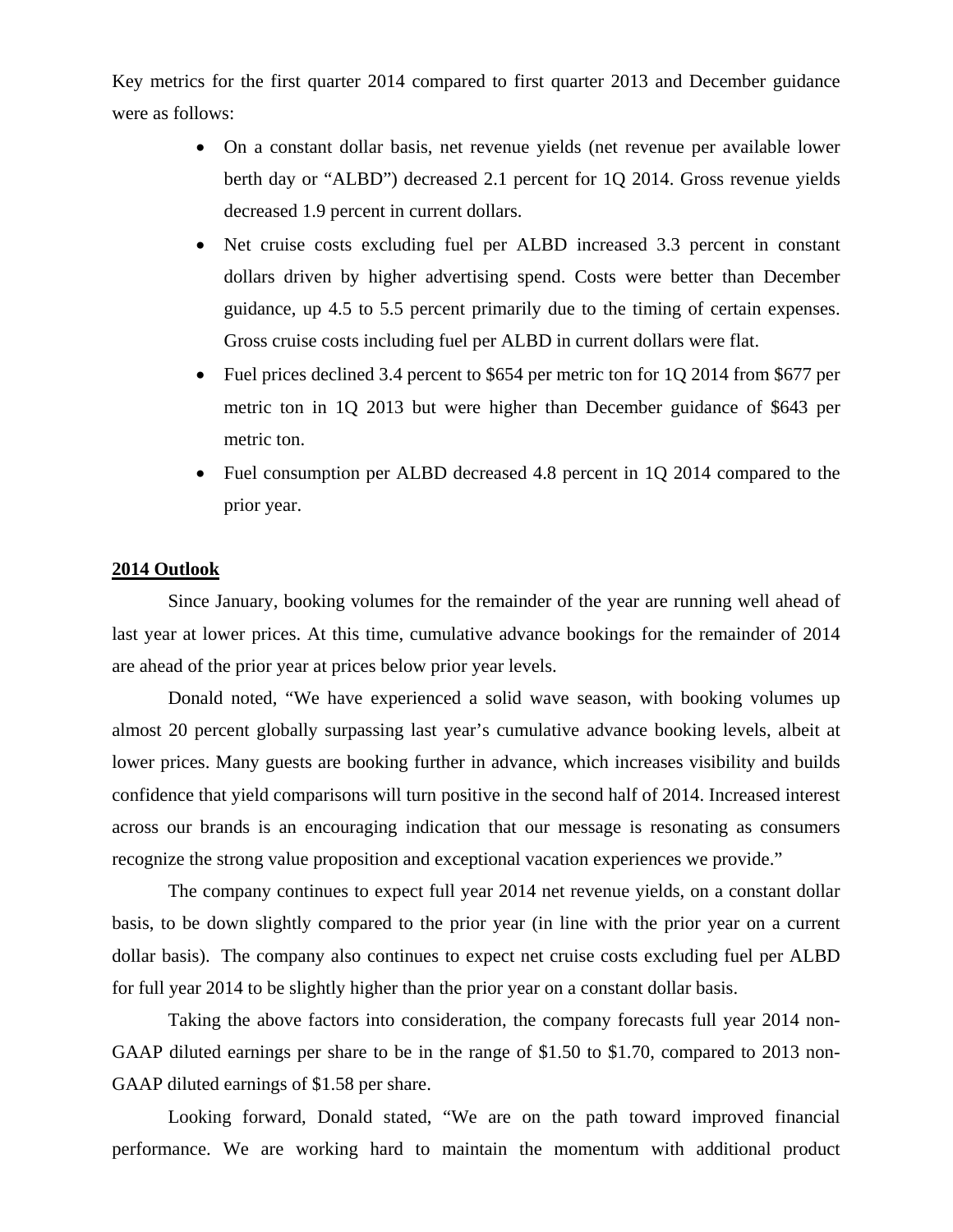initiatives, continuous improvement in our already high guest satisfaction levels and greater utilization of our global scale."

# **Second Quarter 2014 Outlook**

Second quarter constant dollar net revenue yields are expected to decrease 3 to 4 percent compared to the prior year. Net cruise costs excluding fuel per ALBD for the second quarter are expected to be up 2.5 to 3.5 percent on a constant dollar basis compared to the prior year due primarily to higher selling and administrative costs.

Based on the above factors, the company expects non-GAAP diluted earnings (loss) for the second quarter 2014 to be in the range of \$(0.02) to \$0.02 per share versus 2013 non-GAAP earnings of \$0.07 per share.

#### **Selected Key Forecast Metrics**

|                                    |                      | <b>Second Quarter 2014</b> |  |  |
|------------------------------------|----------------------|----------------------------|--|--|
|                                    | <b>Current</b>       | <b>Constant</b>            |  |  |
| Year over year change:             | <b>Dollars</b>       | <b>Dollars</b>             |  |  |
| Net revenue yields                 | $(0.5)$ to $(1.5)\%$ | $(3.0)$ to $(4.0)\%$       |  |  |
| Net cruise costs excl. fuel / ALBD | 4.5 to 5.5 %         | 2.5 to 3.5 %               |  |  |

|                |                                             | <b>Full Year 2014</b> | <b>Second Quarter 2014</b> |
|----------------|---------------------------------------------|-----------------------|----------------------------|
|                | Fuel price per metric ton                   | \$653                 | \$649                      |
|                | Fuel consumption (metric tons in thousands) | 3,230                 | 815                        |
| Currency: Euro |                                             | \$1.38 to €l          | \$1.39 to $\bigoplus$      |
|                | Sterling                                    | \$1.67 to £1          | \$1.67 to £1               |

#### **Conference Call**

The company has scheduled a conference call with analysts at 10:00 a.m. EDT (2:00 p.m. GMT) today to discuss its 2014 first quarter results. This call can be listened to live, and additional information can be obtained, via Carnival Corporation & plc's Web site at www.carnivalcorp.com and www.carnivalplc.com.

Carnival Corporation & plc is the largest cruise company in the world, with a portfolio of cruise brands in North America, Europe, Australia and Asia, comprised of Carnival Cruise Lines, Holland America Line, Princess Cruises, Seabourn, AIDA Cruises, Costa Cruises, Cunard, Ibero Cruises, P&O Cruises (Australia) and P&O Cruises (UK).

Together, these brands operate 101 ships totaling 208,000 lower berths with eight new ships scheduled to be delivered between 2014 and 2016. Carnival Corporation & plc also operates Holland America Princess Alaska Tours, the leading tour company in Alaska and the Canadian Yukon. Traded on both the New York and London Stock Exchanges, Carnival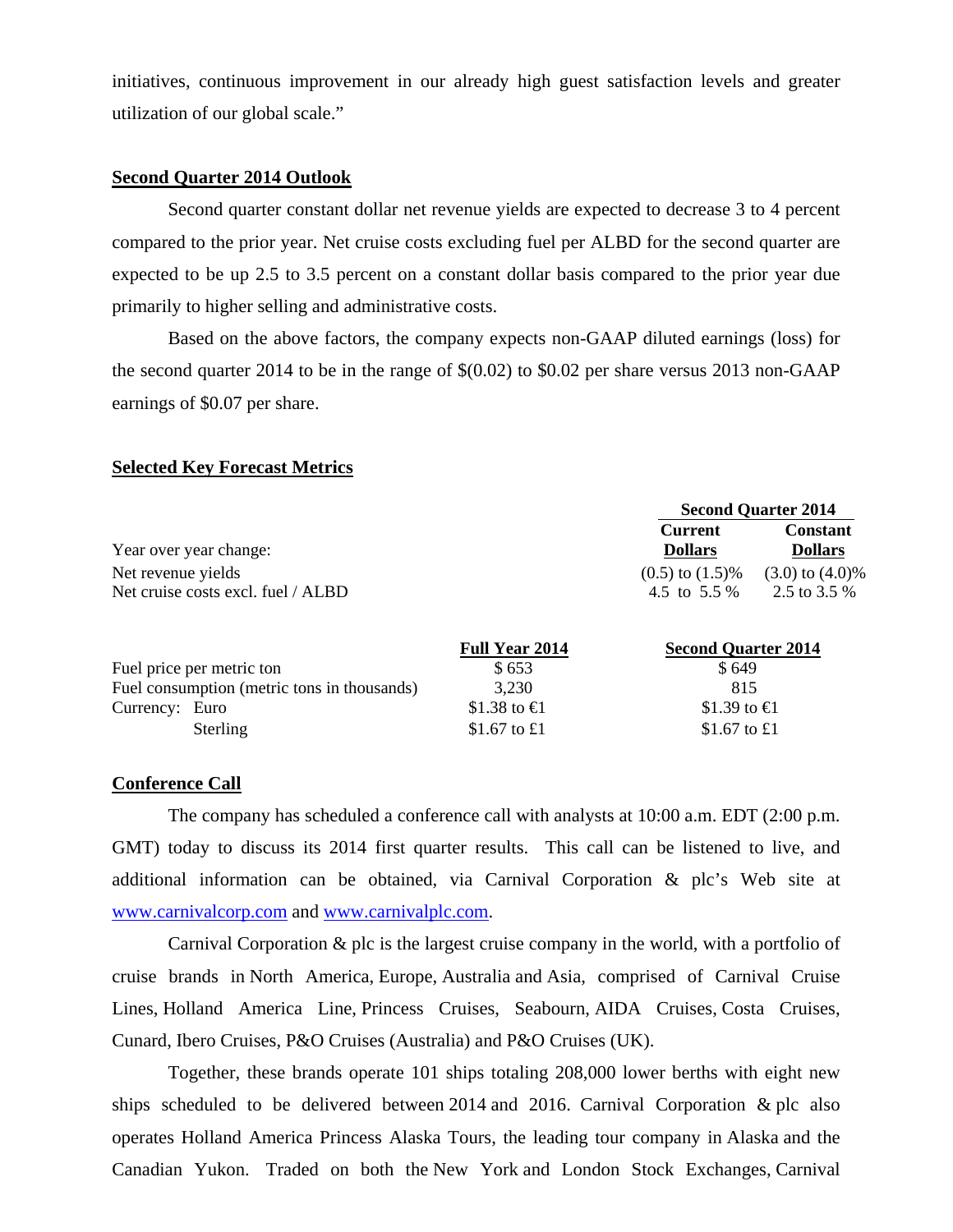Corporation & plc is the only group in the world to be included in both the S&P 500 and the FTSE 100 indices.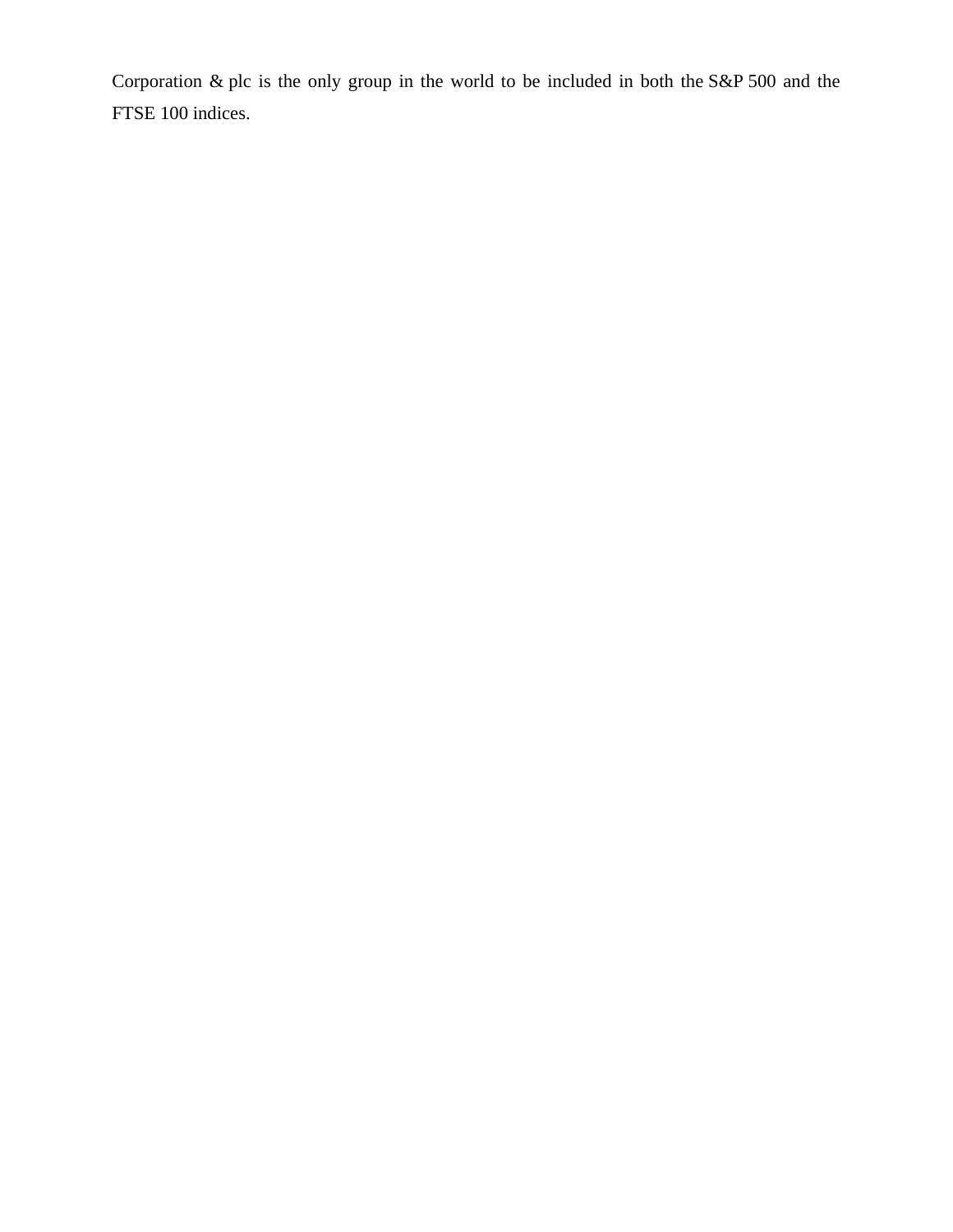#### **Cautionary Note Concerning Factors That May Affect Future Results**

Carnival Corporation and Carnival plc and their respective subsidiaries are referred to collectively in this release as "Carnival Corporation & plc," "our," "us" and "we." Some of the statements, estimates or projections contained in this release are "forwardlooking statements" that involve risks, uncertainties and assumptions with respect to us, including some statements concerning future results, outlooks, plans, goals and other events which have not yet occurred. These statements are intended to qualify for the safe harbors from liability provided by Section 27A of the Securities Act of 1933 and Section 21E of the Securities Exchange Act of 1934. All statements other than statements of historical facts are statements that could be deemed forward-looking statements. These statements are based on current expectations, estimates, forecasts and projections about our business and the industry in which we operate and the beliefs and assumptions of our management. We have tried, whenever possible, to identify these statements by using words like "will," "may," "could," "should," "would," "believe," "depends," "expect," "goal," "anticipate," "forecast," "project," "future," "intend," "plan," "estimate," "target," "indicate" and similar expressions of future intent or the negative of such terms.

Forward-looking statements include those statements that may impact, among other things, the forecasting of our non-GAAP earnings per share; net revenue yields; booking levels; pricing; occupancy; operating, financing and tax costs, including fuel expenses; net cruise costs per available lower berth day; estimates of ship depreciable lives and residual values; liquidity; goodwill and trademark fair values and outlook. Because forward-looking statements involve risks and uncertainties, there are many factors that could cause our actual results, performance or achievements to differ materially from those expressed or implied in this release. These factors include, but are not limited to, the following:

- general economic and business conditions;
- increases in fuel prices;
- incidents, the spread of contagious diseases and threats thereof, adverse weather conditions or other natural disasters and other incidents affecting the health, safety, security and satisfaction of guests and crew;
- the international political climate, armed conflicts, terrorist and pirate attacks, vessel seizures, and threats thereof, and other world events affecting the safety and security of travel;
- negative publicity concerning the cruise industry in general or us in particular, including any adverse environmental impacts of cruising;
- litigation, enforcement actions, fines or penalties;
- economic, market and political factors that are beyond our control, which could increase our operating, financing and other costs;
- changes in and compliance with laws and regulations relating to the protection of persons with disabilities, employment, environment, health, safety, security, tax and other regulations under which we operate;
- our inability to implement our shipbuilding programs and ship repairs, maintenance and refurbishments on terms that are favorable or consistent with our expectations;
- increases to our repairs and maintenance expenses and refurbishment costs as our fleet ages;
- lack of continuing availability of attractive, convenient and safe port destinations on terms that are favorable or consistent with our expectations;
- continuing financial viability of our travel agent distribution system, air service providers and other key vendors in our supply chain and reductions in the availability of, and increases in the prices for, the services and products provided by these vendors;
- disruptions and other damages to our information technology and other networks and operations, and breaches in data security;
- failure to keep pace with developments in technology;
- competition from and overcapacity in the cruise ship and land-based vacation industry;
- loss of key personnel or our ability to recruit or retain qualified personnel;
- union disputes and other employee relation issues;
- disruptions in the global financial markets or other events may negatively affect the ability of our counterparties and others to perform their obligations to us;
- the continued strength of our cruise brands and our ability to implement our brand strategies;
- our international operations are subject to additional risks not generally applicable to our U.S. operations;
- geographic regions in which we try to expand our business may be slow to develop and ultimately not develop how we expect;
- our decisions to self-insure against various risks or our inability to obtain insurance for certain risks at reasonable rates;
- fluctuations in foreign currency exchange rates;
- whether our future operating cash flow will be sufficient to fund future obligations and whether we will be able to obtain financing, if necessary, in sufficient amounts and on terms that are favorable or consistent with our expectations;
- risks associated with the dual listed company arrangement and
- uncertainties of a foreign legal system as Carnival Corporation and Carnival plc are not U.S. corporations.

Forward-looking statements should not be relied upon as a prediction of actual results. Subject to any continuing obligations under applicable law or any relevant stock exchange rules, we expressly disclaim any obligation to disseminate, after the date of this release, any updates or revisions to any such forward-looking statements to reflect any change in expectations or events, conditions or circumstances on which any such statements are based.

Roger Frizzell Beth Roberts 1 305 406 7862 1 305 406 4832

# **MEDIA CONTACT INVESTOR RELATIONS CONTACT**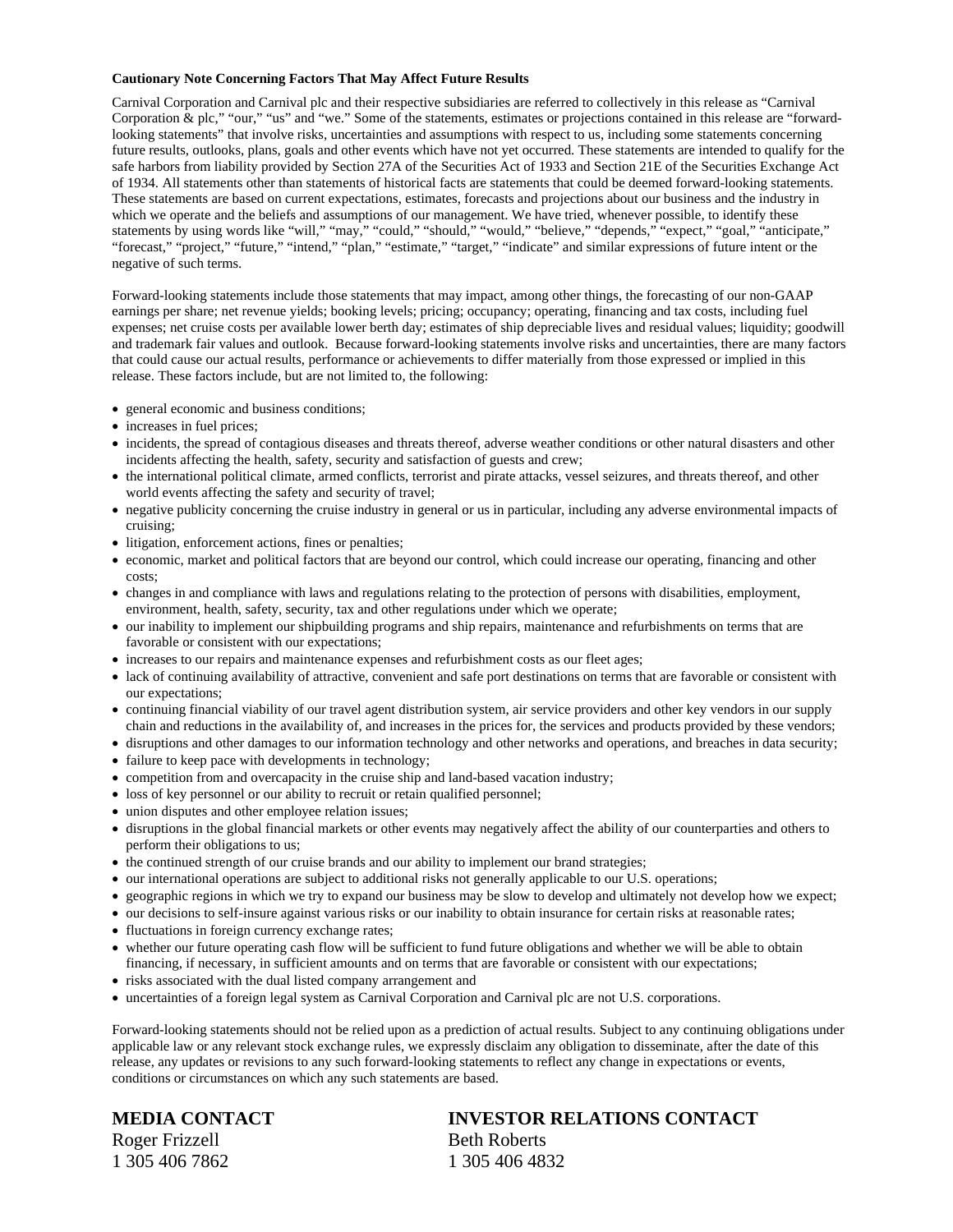#### **CARNIVAL CORPORATION & PLC CONSOLIDATED STATEMENTS OF OPERATIONS (UNAUDITED)**

(in millions, except per share data)

|                                                             | <b>Three Months Ended</b><br>February 28, |                         |
|-------------------------------------------------------------|-------------------------------------------|-------------------------|
|                                                             | 2014                                      | 2013                    |
| <b>Revenues</b>                                             |                                           |                         |
| Cruise<br>Passenger tickets                                 | \$<br>2,727                               | \$<br>2,740             |
| Onboard and other                                           | 850                                       | 844                     |
| Tour and other                                              | 8                                         | 9                       |
|                                                             | 3,585                                     | 3,593                   |
| <b>Operating Costs and Expenses</b>                         |                                           |                         |
| Cruise                                                      |                                           |                         |
| Commissions, transportation and other                       | 620                                       | 617                     |
| Onboard and other                                           | 114                                       | 127                     |
| Fuel                                                        | 523                                       | 559                     |
| Payroll and related                                         | 481                                       | 460                     |
| Food                                                        | 245                                       | 243                     |
| Other ship operating                                        | 590                                       | 579                     |
| Tour and other                                              | 15                                        | 14                      |
|                                                             | 2,588<br>521                              | 2,599<br>460            |
| Selling and administrative<br>Depreciation and amortization | 404                                       | 389                     |
|                                                             | 3,513                                     | 3,448                   |
| <b>Operating Income</b>                                     | 72                                        | 145                     |
| <b>Nonoperating (Expense) Income</b>                        |                                           |                         |
| Interest income                                             | 2                                         | $\overline{2}$          |
| Interest expense, net of capitalized interest               | (72)                                      | (83)                    |
| Losses on fuel derivatives, net                             | (16)                                      | (28)                    |
| Other income, net                                           | (86)                                      | $\overline{3}$<br>(106) |
| (Loss) Income Before Income Taxes                           | (14)                                      | 39                      |
|                                                             |                                           |                         |
| <b>Income Tax Expense, Net</b>                              | (1)                                       | (2)                     |
| Net (Loss) Income                                           | (15)                                      | \$<br>37                |
| (Loss) Earnings Per Share                                   |                                           |                         |
| <b>Basic</b>                                                | (0.02)                                    | <u>\$</u><br>0.05       |
| Diluted                                                     | \$<br>(0.02)                              | \$<br>0.05              |
| <b>Non-GAAP Earnings Per Share-Diluted (a)</b>              | 0.00                                      | <u>\$</u><br>0.08       |
| <b>Dividends Declared Per Share</b>                         | 0.25                                      | <u>\$</u><br>0.25       |
| <b>Weighted-Average Shares Outstanding - Basic</b>          | 776                                       | 776                     |
| Weighted-Average Shares Outstanding - Diluted               | 776                                       | 778                     |

(a) See the U.S. GAAP net income to non-GAAP net income reconciliations in the Non-GAAP Financial Measures included herein.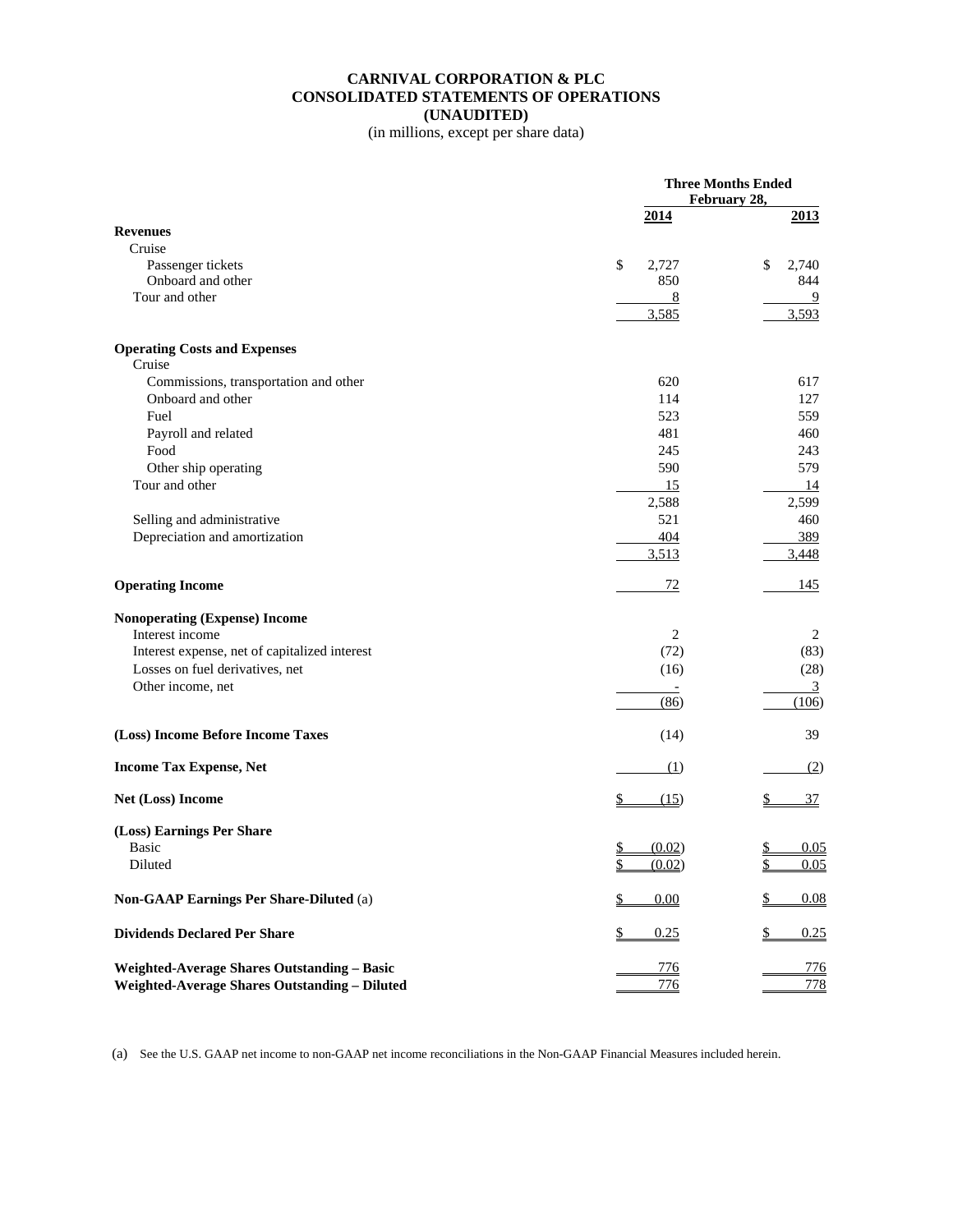# **CARNIVAL CORPORATION & PLC CONSOLIDATED BALANCE SHEETS (UNAUDITED)**

(in millions, except par values)

|                                                                           | February 28,<br>2014 | November 30,<br>2013 |
|---------------------------------------------------------------------------|----------------------|----------------------|
| <b>ASSETS</b>                                                             |                      |                      |
| <b>Current Assets</b>                                                     |                      |                      |
| Cash and cash equivalents                                                 | \$<br>421            | \$<br>462            |
| Trade and other receivables, net                                          | 258                  | 405                  |
| Insurance recoverables                                                    | 269                  | 381                  |
| Inventories                                                               | 381                  | 374                  |
| Prepaid expenses and other                                                | 316                  | 315                  |
| Total current assets                                                      | 1,645                | 1,937                |
| <b>Property and Equipment, Net</b>                                        | 32,991               | 32,905               |
| Goodwill                                                                  | 3,226                | 3,210                |
| <b>Other Intangibles</b>                                                  | 1,296                | 1,292                |
| <b>Other Assets</b>                                                       | 747                  | 760                  |
|                                                                           | \$<br>39,905         | \$<br>40,104         |
| <b>LIABILITIES AND SHAREHOLDERS' EQUITY</b><br><b>Current Liabilities</b> |                      |                      |
| Short-term borrowings                                                     | \$<br>406            | \$<br>60             |
| Current portion of long-term debt                                         | 1,212                | 1,408                |
| Accounts payable                                                          | 554                  | 639                  |
| Claims reserve                                                            | 352                  | 456                  |
| Accrued liabilities and other                                             | 1,084                | 1,126                |
| Customer deposits                                                         | 3,080                | 3,031                |
| Total current liabilities                                                 | 6,688                | 6,720                |
| <b>Long-Term Debt</b>                                                     | 7,992                | 8,092                |
| <b>Other Long-Term Liabilities</b>                                        | 755                  | 736                  |
| <b>Shareholders' Equity</b>                                               |                      |                      |
| Common stock of Carnival Corporation, \$0.01 par value; 1,960 shares      |                      |                      |
| authorized; 652 shares at 2014 and 651 shares at 2013 issued              | 7                    | 7                    |
| Ordinary shares of Carnival plc, \$1.66 par value; 216 shares at 2014     |                      |                      |
| and 2013 issued                                                           | 358                  | 358                  |
| Additional paid-in capital                                                | 8,333                | 8,325                |
| Retained earnings                                                         | 18,573               | 18,782               |
| Accumulated other comprehensive income                                    | 273                  | 161                  |
| Treasury stock, 59 shares at 2014 and 2013 of Carnival Corporation        |                      |                      |
| and 32 shares at 2014 and 2013 of Carnival plc, at cost                   | (3,074)              | (3,077)              |
| Total shareholders' equity                                                | 24,470               | 24,556               |
|                                                                           | 39,905               | 40,104               |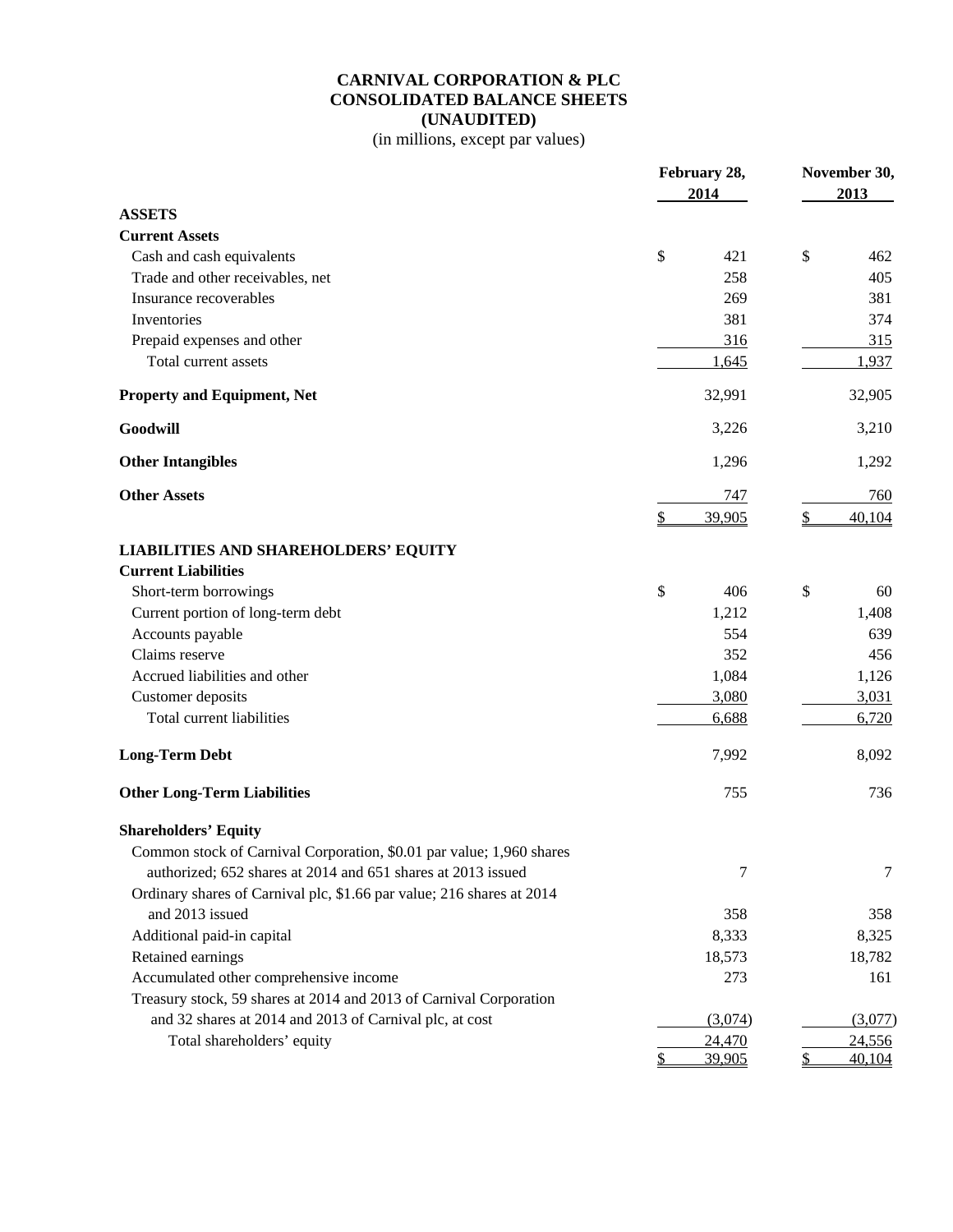#### **CARNIVAL CORPORATION & PLC OTHER INFORMATION**

|                                                | <b>Three Months Ended</b> |            |  |
|------------------------------------------------|---------------------------|------------|--|
|                                                | February 28,              |            |  |
|                                                | <u>2014</u>               | 2013       |  |
| <b>STATISTICAL INFORMATION</b>                 |                           |            |  |
| $ALBDs$ (in thousands) (a)                     | 18,286                    | 17,979     |  |
| Occupancy percentage (b)                       | 102.9%                    | 104.0%     |  |
| Passengers carried (in thousands)              | 2,408                     | 2,305      |  |
| Fuel consumption in metric tons (in thousands) | 800                       | 827        |  |
| Fuel consumption in metric tons per ALBD       | 0.044                     | 0.046      |  |
| Fuel cost per metric ton consumed              | \$.<br>654                | \$<br>677  |  |
| Currencies                                     |                           |            |  |
| U.S. dollar to $\bigoplus$                     | \$.<br>1.37               | \$<br>1.33 |  |
| U.S. dollar to $\pounds 1$                     | 1.65<br>S.                | 1.58<br>S  |  |
| U.S. dollar to Australian dollar               | 0.89<br>S                 | 1.04<br>\$ |  |
| <b>CASH FLOW INFORMATION</b>                   |                           |            |  |
| Cash from operations                           | \$<br>477                 | \$<br>399  |  |
| Capital expenditures                           | \$<br>353                 | \$<br>241  |  |
| Dividends paid                                 | \$<br>194                 | \$<br>582  |  |

(a) ALBD is a standard measure of passenger capacity for the period, which we use to perform rate and capacity variance analyses to determine the main non-capacity driven factors that cause our cruise revenues and expenses to vary. ALBDs assume that each cabin we offer for sale accommodates two passengers and is computed by multiplying passenger capacity by revenue-producing ship operating days in the period.

(b) In accordance with cruise industry practice, occupancy is calculated using a denominator of ALBDs, which assumes two passengers per cabin even though some cabins can accommodate three or more passengers. Percentages in excess of 100% indicate that on average more than two passengers occupied some cabins.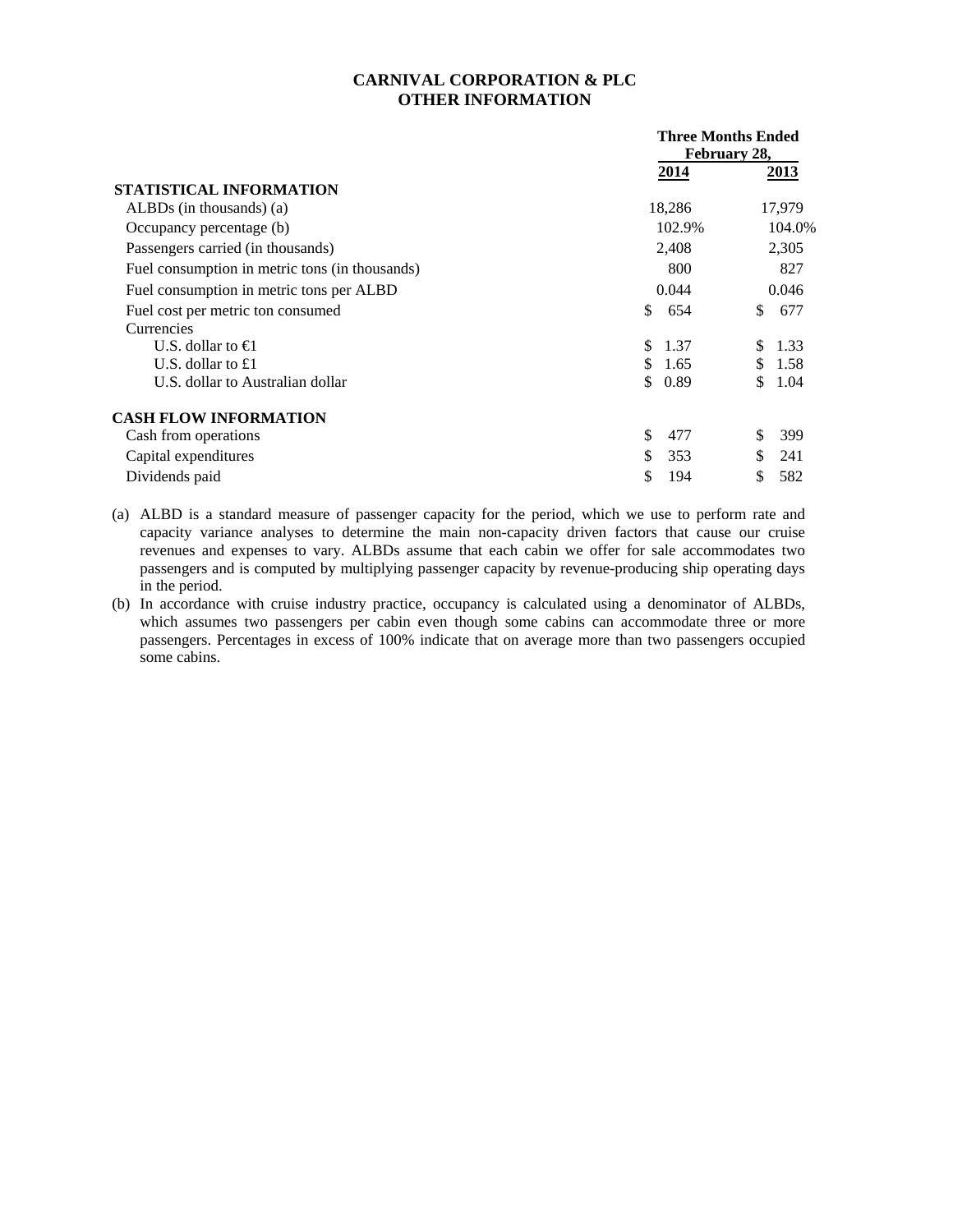#### **FUEL DERIVATIVES**

At February 28, 2014, our outstanding fuel derivatives consisted of zero cost collars on Brent crude oil to cover a portion of our estimated fuel consumption as follows:

| <b>Maturities</b> (a) (b)<br>Fiscal 2014 (Q2-Q4) | <b>Transaction</b><br><b>Dates</b> | <b>Barrels</b><br>(in thousands) | <b>Weighted-Average</b><br><b>Floor Prices</b> |    | Weighted-Average<br><b>Ceiling Prices</b> | <b>Percent of Estimated</b><br><b>Fuel Consumption</b><br>Covered |
|--------------------------------------------------|------------------------------------|----------------------------------|------------------------------------------------|----|-------------------------------------------|-------------------------------------------------------------------|
|                                                  | November 2011                      | 1,584                            | \$                                             | 85 | \$114                                     |                                                                   |
|                                                  | February 2012                      | 1,584                            | \$                                             | 88 | \$125                                     |                                                                   |
|                                                  | June 2012                          | 1,782                            | \$                                             | 71 | \$116                                     |                                                                   |
|                                                  | May 2013                           | 1,296                            | \$                                             | 85 | \$108                                     |                                                                   |
|                                                  |                                    | 6,246                            |                                                |    |                                           | 46%                                                               |
| Fiscal 2015                                      |                                    |                                  |                                                |    |                                           |                                                                   |
|                                                  | November 2011                      | 2,160                            | \$                                             | 80 | \$114                                     |                                                                   |
|                                                  | February 2012                      | 2,160                            | \$                                             | 80 | \$125                                     |                                                                   |
|                                                  | June 2012                          | 1,236                            | \$                                             | 74 | \$110                                     |                                                                   |
|                                                  | April 2013                         | 1,044                            | \$                                             | 80 | \$111                                     |                                                                   |
|                                                  | May 2013                           | 1,884                            | \$                                             | 80 | \$110                                     |                                                                   |
|                                                  |                                    | 8,484                            |                                                |    |                                           | 46%                                                               |
| Fiscal 2016                                      |                                    |                                  |                                                |    |                                           |                                                                   |
|                                                  | June 2012                          | 3,564                            | \$                                             | 75 | \$108                                     |                                                                   |
|                                                  | February 2013                      | 2,160                            | \$                                             | 80 | \$120                                     |                                                                   |
|                                                  | April 2013                         | 3,000                            | \$                                             | 75 | \$115                                     |                                                                   |
|                                                  |                                    | 8,724                            |                                                |    |                                           | 47%                                                               |
| Fiscal 2017                                      |                                    |                                  |                                                |    |                                           |                                                                   |
|                                                  | February 2013                      | 3,276                            | \$                                             | 80 | \$115                                     |                                                                   |
|                                                  | April 2013                         | 2,028                            | \$                                             | 75 | \$110                                     |                                                                   |
|                                                  | January 2014                       | 1,800                            | \$                                             | 75 | \$114                                     |                                                                   |
|                                                  |                                    | 7,104                            |                                                |    |                                           | 38%                                                               |
| Fiscal 2018                                      |                                    |                                  |                                                |    |                                           |                                                                   |
|                                                  | January 2014                       | 2,700                            | \$                                             | 75 | \$110                                     | 15%                                                               |

(a) Fuel derivatives mature evenly over each month within the above fiscal periods.

(b) We will not realize any economic gain or loss upon the monthly maturities of our zero cost collars unless the average monthly price of Brent crude oil is above the ceiling price or below the floor price.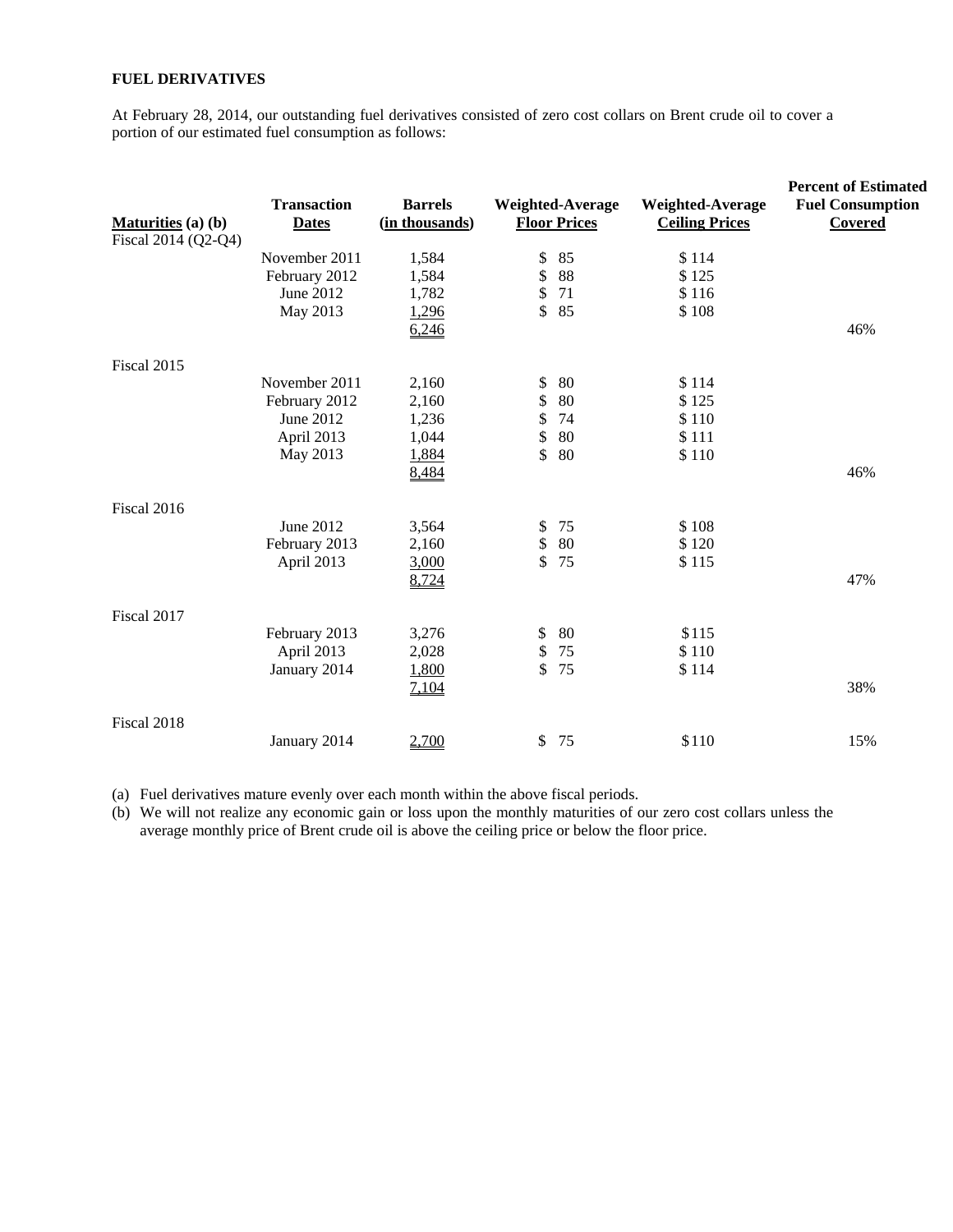# **CARNIVAL CORPORATION & PLC NON-GAAP FINANCIAL MEASURES**

Consolidated gross and net revenue yields were computed by dividing the gross and net cruise revenues, without rounding, by ALBDs as follows (dollars in millions, except yields) (a) (b):

|                                                         |                            | <b>Three Months Ended February 28,</b> |                     |
|---------------------------------------------------------|----------------------------|----------------------------------------|---------------------|
|                                                         |                            | 2014                                   |                     |
|                                                         |                            | Constant                               |                     |
|                                                         | \$<br><u>2014</u><br>2,727 | \$<br><b>Dollar</b>                    | \$<br>2013<br>2,740 |
| Passenger ticket revenues<br>Onboard and other revenues | 850                        | 2,703<br>848                           | 844                 |
| <b>Gross cruise revenues</b>                            | 3,577                      | 3,551                                  | 3,584               |
| Less cruise costs                                       |                            |                                        |                     |
| Commissions, transportation and other                   | (620)                      | (611)                                  | (617)               |
| Onboard and other                                       | (114)                      | (113)                                  | (127)               |
|                                                         | (734)                      | (724)                                  | (744)               |
|                                                         |                            |                                        |                     |
| Net passenger ticket revenues                           | 2,107                      | 2,092                                  | 2,123               |
| Net onboard and other revenues<br>Net cruise revenues   | 736                        | 735                                    | 717                 |
|                                                         | 2,843                      | 2,827                                  | 2,840               |
| <b>ALBDs</b>                                            | 18,286,305                 | 18,286,305                             | 17,979,235          |
| Gross revenue yields                                    | \$<br>195.61               | \$<br>194.20                           | \$<br>199.34        |
| % decrease vs. 2013                                     | (1.9)%                     | (2.6)%                                 |                     |
|                                                         |                            |                                        |                     |
| Net revenue yields                                      | \$<br>155.48               | \$<br>154.59                           | \$<br>157.95        |
| % decrease vs. 2013                                     | (1.6)%                     | (2.1)%                                 |                     |
| Net passenger ticket revenue yields                     | \$<br>115.18               | \$<br>114.38                           | \$<br>118.07        |
| % decrease vs. 2013                                     | $(2.5)\%$                  | $(3.1)\%$                              |                     |
|                                                         |                            |                                        |                     |
| Net onboard and other revenue yields                    | \$<br>40.31                | \$<br>40.21                            | \$<br>39.88         |
| % increase vs. 2013                                     | 1.1%                       | 0.8%                                   |                     |

Consolidated gross and net cruise costs and net cruise costs excluding fuel per ALBD were computed by dividing the gross and net cruise costs and net cruise costs excluding fuel, without rounding, by ALBDs as follows (dollars in millions, except costs per ALBD) (a) (b):

|                                                                                                                                                                                                 |                                           | Three Months Ended February 28,<br>2014   |                                                  |
|-------------------------------------------------------------------------------------------------------------------------------------------------------------------------------------------------|-------------------------------------------|-------------------------------------------|--------------------------------------------------|
|                                                                                                                                                                                                 | 2014                                      | Constant<br><b>Dollar</b>                 | 2013                                             |
| Cruise operating expenses<br>Cruise selling and administrative expenses<br><b>Gross cruise costs</b>                                                                                            | \$<br>2,573<br>519<br>3,092               | \$<br>2,556<br>516<br>3,072               | \$<br>2,585<br>458<br>3,043                      |
| Less cruise costs included above<br>Commissions, transportation and other<br>Onboard and other<br>Losses on ship sales, net<br>Net cruise costs<br>Less fuel<br>Net cruise costs excluding fuel | (620)<br>(114)<br>2,358<br>(523)<br>1,835 | (611)<br>(113)<br>2,348<br>(523)<br>1,825 | (617)<br>(127)<br>(2)<br>2,297<br>(559)<br>1,738 |
| <b>ALBDs</b>                                                                                                                                                                                    | 18,286,305                                | 18,286,305                                | 17,979,235                                       |
| Gross cruise costs per ALBD<br>% decrease vs. 2013                                                                                                                                              | \$<br>169.11<br>$(0.1)$ %                 | \$<br>167.98<br>(0.7)%                    | \$<br>169.24                                     |
| Net cruise costs per ALBD<br>% increase vs. 2013                                                                                                                                                | \$<br>128.98<br>1.0%                      | \$<br>128.37<br>0.5%                      | \$<br>127.74                                     |
| Net cruise costs excluding fuel per ALBD<br>% increase vs. 2013                                                                                                                                 | \$<br>100.38<br>3.9%                      | \$<br>99.77<br>3.3%                       | \$<br>96.63                                      |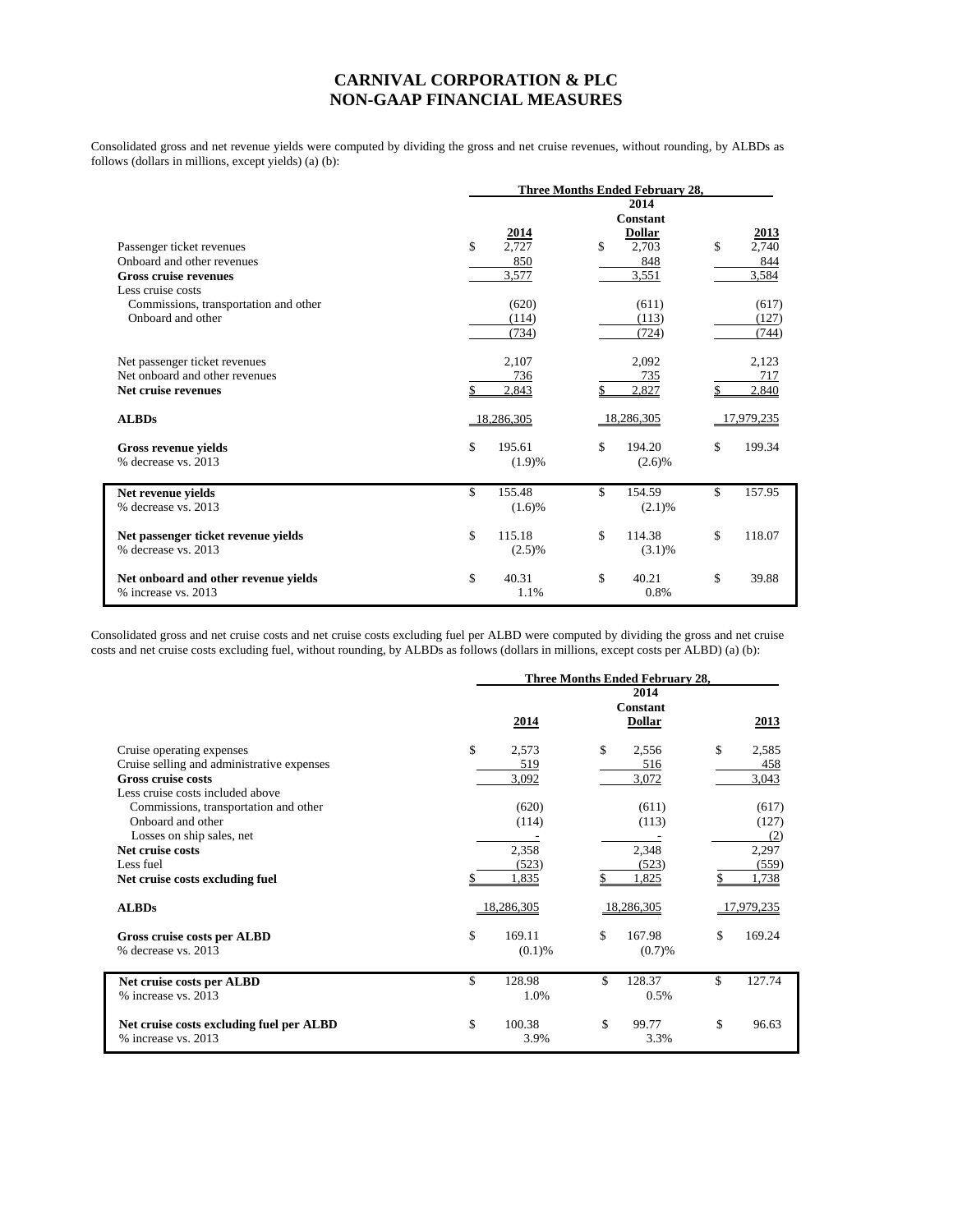#### **CARNIVAL CORPORATION & PLC NON-GAAP FINANCIAL MEASURES (CONTINUED)**

Non-GAAP diluted earnings per share was computed as follows (in millions, except per share data) (b):

|                                                | <b>Three Months Ended</b><br>February 28, |            |  |
|------------------------------------------------|-------------------------------------------|------------|--|
|                                                | 2014                                      | 2013       |  |
| Net income – diluted                           |                                           |            |  |
| <b>U.S. GAAP net (loss) income</b>             | \$<br>(15)                                | \$<br>37   |  |
| Losses on ship sales, net $(c)$                |                                           |            |  |
| Unrealized losses on fuel derivatives, net (d) | 17                                        | 28         |  |
| <b>Non-GAAP</b> net income                     |                                           | 67         |  |
| Weighted-average shares outstanding – diluted  | $776$ (d)                                 | 778        |  |
| Earnings per share – diluted                   |                                           |            |  |
| U.S. GAAP (loss) earnings per share            | \$ (0.02)                                 | \$<br>0.05 |  |
| Losses on ship sales, net $(c)$                |                                           |            |  |
| Unrealized losses on fuel derivatives, net (d) | 0.02                                      | 0.03       |  |
| Non-GAAP earnings per share                    | \$ 0.00                                   | 0.08       |  |

#### *Notes to Non-GAAP Financial Measures*

(a) We use net cruise revenues per ALBD ("net revenue yields"), net cruise costs per ALBD and net cruise costs excluding fuel per ALBD as significant non-GAAP financial measures of our cruise segment financial performance. These measures enable us to separate the impact of predictable capacity changes from the more unpredictable rate changes that affect our business and gains and losses on ship sales including impairments, net that are not part of our core operating business. We believe these non-GAAP measures provide useful information to investors and expanded insight to measure our revenue and cost performance as a supplement to our U.S. generally accepted accounting principles ("U.S. GAAP") consolidated financial statements.

Net revenue yields are commonly used in the cruise industry to measure a company's cruise segment revenue performance and for revenue management purposes. We use "net cruise revenues" rather than "gross cruise revenues" to calculate net revenue yields. We believe that net cruise revenues is a more meaningful measure in determining revenue yield than gross cruise revenues because it reflects the cruise revenues earned net of our most significant variable costs, which are travel agent commissions, cost of air and other transportation, certain other costs that are directly associated with onboard and other revenues and credit card fees. Substantially all of our remaining cruise costs are largely fixed, except for the impact of changing prices and food expenses, once our ship capacity levels have been determined.

Net passenger ticket revenues reflect gross cruise revenues, net of (1) onboard and other revenues and (2) commissions, transportation and other costs. Net onboard and other revenues reflect gross cruise revenues, net of (1) passenger ticket revenues and (2) onboard and other cruise costs. Net passenger ticket revenue yields and net onboard and other revenue yields are computed by dividing net passenger ticket revenues and net onboard and other revenues by ALBDs.

Net cruise costs per ALBD and net cruise costs excluding fuel per ALBD are the most significant measures we use to monitor our ability to control our cruise segment costs rather than gross cruise costs per ALBD. We exclude the same variable costs that are included in the calculation of net cruise revenues to calculate net cruise costs with and without fuel to avoid duplicating these variable costs in our non-GAAP financial measures. In addition, we exclude gains and losses on ship sales including impairments, net from our calculation of net cruise costs with and without fuel as they are not considered part of our core operating business and are not included in our non-GAAP net income and non-GAAP earnings per share. Accordingly, we have changed our previously reported net cruise costs per ALBD and net cruise costs excluding fuel per ALBD for the three months ended February 28, 2013 from \$127.85 to \$127.74 and \$96.73 to \$96.63, respectively, to exclude losses on ship sales, net to be consistent with our treatment of these types of charges.